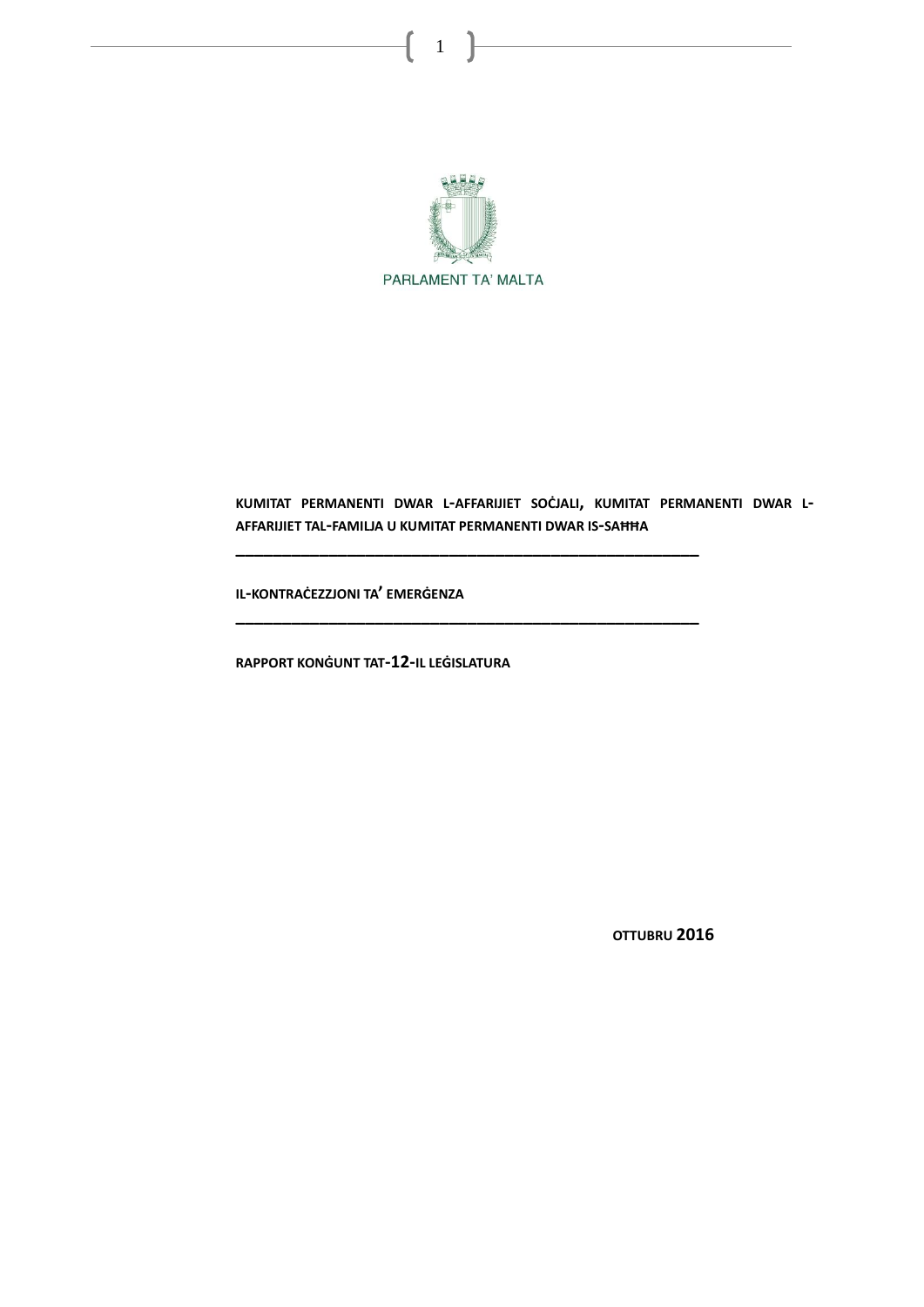## <span id="page-1-0"></span>1 Kontenut

| 1              |     |                                                                                    |  |
|----------------|-----|------------------------------------------------------------------------------------|--|
| $\overline{2}$ |     |                                                                                    |  |
|                | 2.1 | Kumitat Kongunt maghmul mill-Kumitat dwar l-Affarijiet Socjali, il-Kumitat dwar l- |  |
|                | 2.2 |                                                                                    |  |
| 3              |     |                                                                                    |  |
|                | 3.1 |                                                                                    |  |
|                | 3.2 |                                                                                    |  |
|                | 3.3 |                                                                                    |  |
|                | 3.4 |                                                                                    |  |
|                | 3.5 |                                                                                    |  |
|                | 3.6 |                                                                                    |  |
| 4              |     |                                                                                    |  |
| 5              |     |                                                                                    |  |

 $\begin{array}{|c|c|c|c|}\hline \rule{0pt}{1ex}\rule{0pt}{1ex}\hspace{-2.2ex}\rule{0pt}{1ex}\hspace{-2.2ex}\rule{0pt}{1ex}\hspace{-2.2ex}\hspace{-2.2ex}\rule{0pt}{1ex}\hspace{-2.2ex}\hspace{-2.2ex}\rule{0pt}{1ex}\hspace{-2.2ex}\hspace{-2.2ex}\hspace{-2.2ex}\hspace{-2.2ex}\hspace{-2.2ex}\hspace{-2.2ex}\hspace{-2.2ex}\hspace{-2.2ex}\hspace{-2.2ex}\hspace{-2.2ex}\hspace{-2.2ex}\hspace{-2.2ex}\hspace{-2.2ex}\hspace$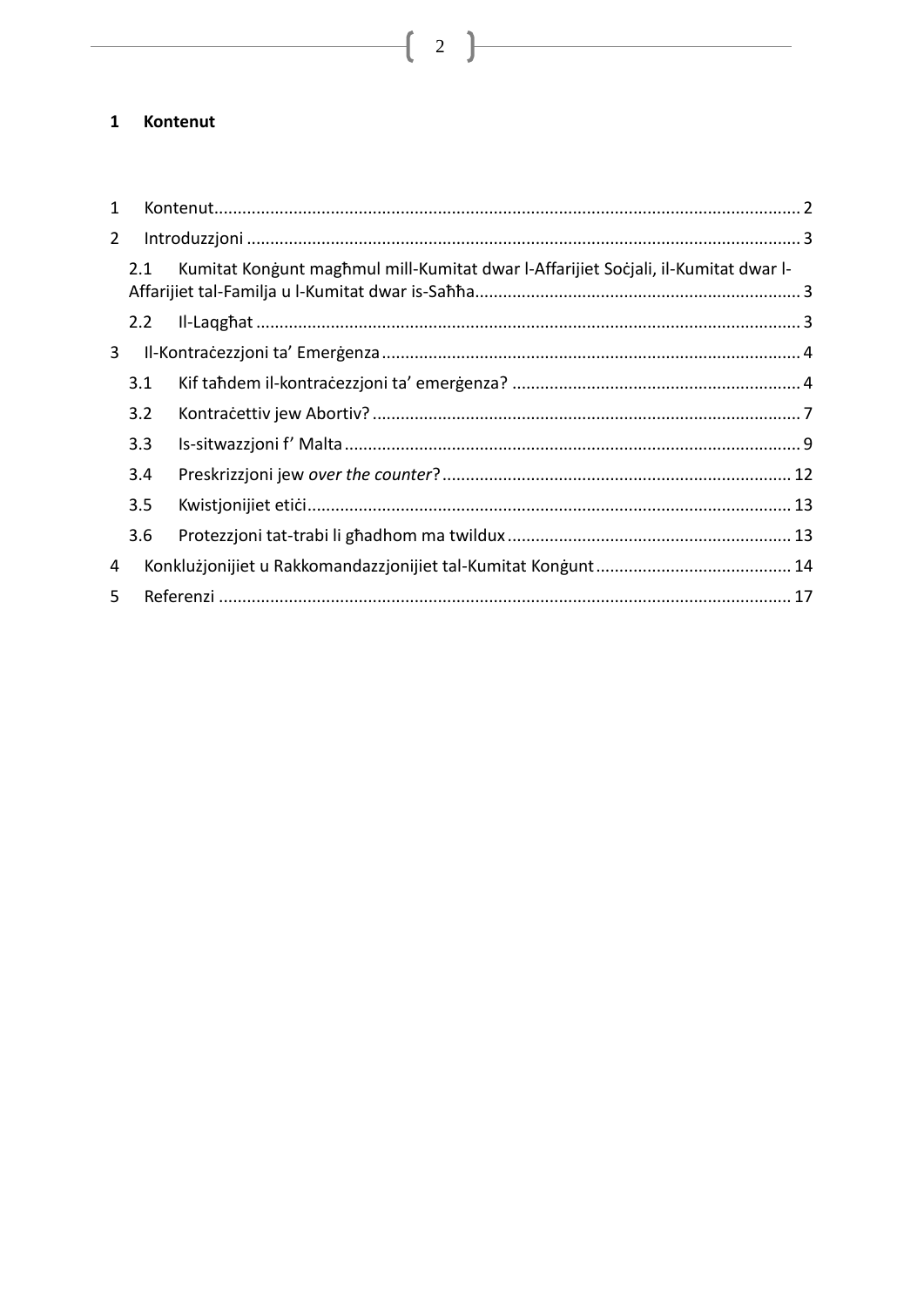## <span id="page-2-0"></span>**2 Introduzzjoni**

# <span id="page-2-1"></span>2.1 Kumitat Konġunt magħmul mill-Kumitat dwar l-Affarijiet Soċjali, il-Kumitat dwar l-Affarijiet tal-Familja u l-Kumitat dwar is-Saħħa

F'Lulju tal-2016, il-Kumitati Permanenti dwar l-Affarijiet Soċjali, l-Affarijiet tal-Familja u tas-Saħħa, ingħaqdu sabiex jiddiskutu l-kontraċezzjoni ta' emerġenza. F'Malta, dan is-suġġett beda jingħata iktar importanza wara li numru ta' nisa ffirmaw protest ġudizzjarju biex jilmentaw li ma kellhomx aċċess għall-kontraċezzjoni ta' emerġenza. It-tliet kumitati ħassew li dan is-suġġett kellu jiġi diskuss fuq livell Parlamentari u ġie deċiż li jsir Kumitat Konġunt minħabba li s-suġġett kien jaqa' taħt il-mandat u kien ta' interess għat-tliet kumitati.

## <span id="page-2-2"></span>2.2 Il-Laqgħat

Matul Lulju 2016, il-Membri tal-Kumitat Konġunt iltaqgħu ma' numru ta' esperti u ma' nies li kienu interessati fis-suġġett sabiex jiddiskutu l-kontraċezzjoni ta' emerġenza fuq livell tekniku, mediku, soċjali, legali u etiku.

L-esperti u l-entitajiet li dehru quddiem il-Kumitat kienu:

- Id-Dott. Anthony Azzopardi u d-Dott. Jason Bonnici mill-Assocjazzjoni tat-Tobba Privati tal-Familja;
- Ir-Rev. Charles Attard u d-Dott Arthur Galea Salomone mill-Moviment ta' Kana;
- Id-Dott. Margaret Spiteri, id-Dott. Sara Portelli u d-Dott. Miriam Sciberras mil-*Life Network Foundation Malta*;.
- Is-Sja Mary Anne Sant Fournier u s-Sur John Vella mill-Kamra tal-Ispiżjara ta' Malta;
- Is-Sja Lorraine Spiteri mill-Konfederazzjoni Maltija għall-Organizzazzjonijiet tan-Nisa;
- Is-Sur Tony Mifsud mill-Moviment Malti dwar it-Tarbija li ser Titwieled;
- Id-Dott. Martin Balzan mill-Assoċjazzjoni Medika Maltija;
- Il-Prof Anthony Serracino Inglott, id-Dott. Janice Vella, id-Dott. Nicolette Sammut Bartolo, id-Dott. Maresca Attard Pizzuto, is-Sja Helen Vella u s-Sja Alison Attard mill-Awtorità tal-Medicini:
- Is-Sja Renee Laivera u s-Sur Andre Callus mill-Kummissjoni Nazzjonali għall-Promozzjoni tal-Ugwaljanza;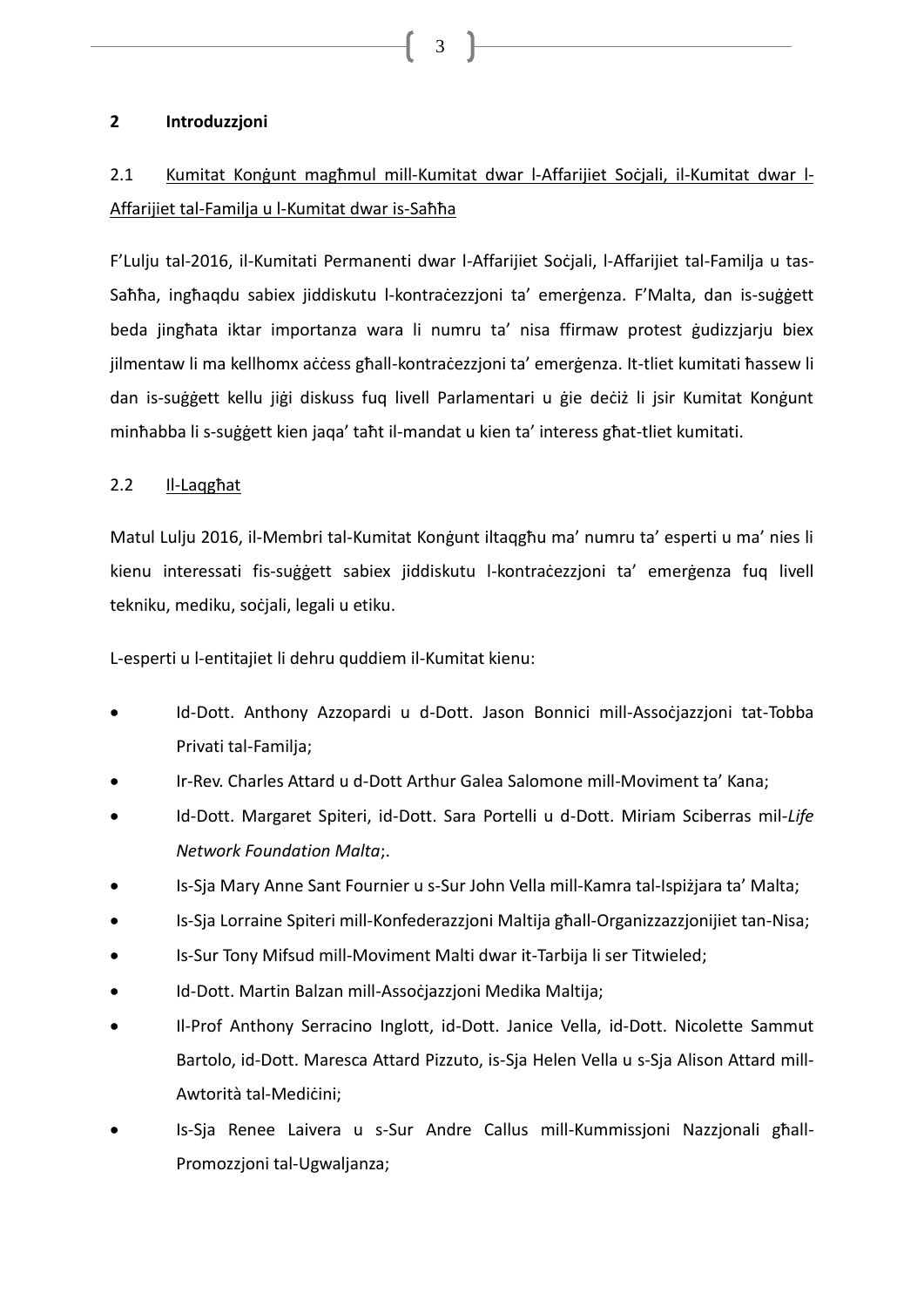- Is-Sja Mary Gaerty, is-Sja Doris Bingley u s-Sja Rebecca Wellman mill-Kunsill Nazzjonali tan-Nisa;
- Is-Sja Nikita Zammit Alamango min-Nisa Laburisti;
- Il-Prof. Arnold Cassola, is-Sja Ann Marie Azzopardi u s-Sur Marc'Andrea Cassar mill-Alternattiva Demokratika;
- Id-Dott. Ilona Debono, id-Dott. Doreen Cassar, is-Sur Philip Borg u s-Sur Fred Cutajar mill-Kunsill Mediku
- Ir-Rev Prof. Emmanuel Agius, Dekan tal-Fakultà tat-Teoloġija;
- Il-Prof. Mark Brincat, Direttur tal-Obstetrija u l-Ġinekoloġija;
- Id-Dott. Lara Dimitrijevic mill-Fondazzjoni għad-Drittijiet tan-Nisa;
- Is-Sur Jeanpierre Fava, Xjentist
- Il-Prof. Victor Grech, Konsulent tal-Pedjatrija
- Il-Prof. Pierre Mallia, Professur fil-Mediċina tal-Familja
- Id-Dott. Charles Pace, Lettur tal-Politika Soċiali fil-Fakultà għat-Tisħiħ tas-Soċjetà;

Ġew mistiedna wkoll iċ-Ċentru Nazzjonali għar-Riċerka tal-Familja, id-Dott. Josie Muscat u d-Dott. Tonio Azzopardi iżda waqt il-laqgħa tal-Kumitat Konġunt ma kienx hemm rappreżentanza. Il-Prof Angela Abela, f'isem iċ-Ċentru Nazzjonali għar-Riċerka tal-Familja, bagħtet sottomissjonijiet bil-miktub.

Is-seduti tal-Kumitat jinsabu *online* fis-sit [www.parlament.mt](http://www.parlament.mt/) u wieħed jista' jisma' r*recording* tal-laqgħat jew jaqra d-dibattiti. Kull min tkellem fil-laqgħat formali tal-Kumitat ġie nfurmat li se jiġi rrekordjat permezz ta' *audio* u *visual recording*.

## <span id="page-3-0"></span>**3 Il-Kontraċezzjoni ta' Emerġenza**

Il-kontraċezzjoni ta' emerġenza hija pillola, magħrufa b'mod komuni bħala l-*morning after pill* illi tittieħed mill-mara wara li jsir l-att sesswali, sabiex din tevita li tinqabad tqila. Din hija laħħar forma ta' kontraċezzjoni li tista' tintuża biex tiġi evitata tqala. Il-kwistjoni dwar din ilpillola hija dwar jekk fil-fatt hijiex kontraċettiv biss jew jistax ikollha propjetajiet abortivi.

## <span id="page-3-1"></span>3.1 Kif taħdem il-kontraċezzjoni ta' emerġenza?

Il-Prof. Brincat tkellem dwar l-istorja tal-*pill* u spjega kif din kienet ħarġet sabiex tnaqqas l-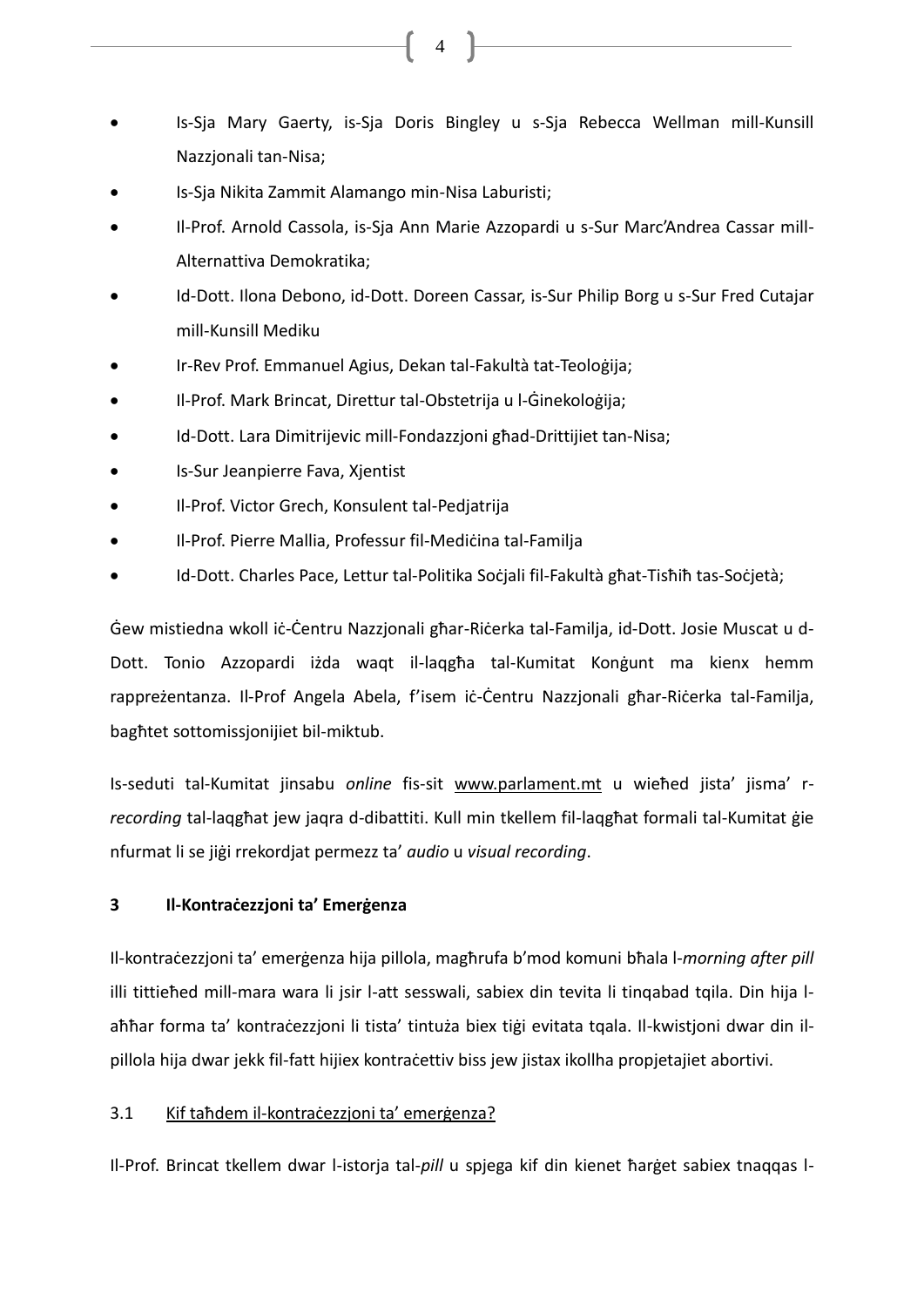ammont ta' nisa li jmutu fil-ħlas. Hu spjega li llum il-ġurnata, il-kontraċezzjoni ta' emerġenza tintuża għaliex hawn 45.5 miljun tqala mhux mixtieqa, li nofshom jispiċċaw f'abort. Xogħol ilkontraċezzjoni ta' emerġenza hu li tnaqqas dan l-ammont kbir ta' aborti li qed isiru u li tnaqqas il-periklu għall-mara, li tista' anki titlef ħajjitha.

Wieħed mit-tipi ta' kontraċettiv ta' emerġenza huwa l-*levonorgestrel*. Il-Prof. Brincat spjega li xogħol dan l-ingredjent hu "*inhibiting the release of the follicle of the egg<sup>1</sup>* ". Żied jgħid b'mod kategoriku illi jekk mara tkun diġà ovulat "illum nafu li f'dak il-każ il-*levonorgestrel* mhux biss ma jaħdimx imma m'hawn l-ebda dubju mill-*papers* li għamilna – issa nippreżentawhom aktar tard – li l-*levonorgestrel* waħdu, speċjalment jekk jingħata għal ġurnata waħda biss mhux se jinterferixxi *with an ongoing pregnancy* u mhux se jikkaġuna *congenital abnormalities*".

Il-Kumitat Konġunt kompla jisma' illi l-*Ulipristal Acetate* jaħdem b'mod simili għal *Levonogestrel*. Il-vantaġġ tiegħu huwa li meta jaħdem biex jittardja l-ovulazzjoni, dan huwa iktar qawwi mil-*Levonogestrel*, iżda xorta waħda ma jipprevenix l-impjantazzjoni milli ssir.

Issib imbagħad prodotti li jgħidulek "*it is thought to work mainly...*" u li allura jagħtuk x'tifhem illi hemm modi oħrajn ta' kif jistgħu jaħdmu. Dan huwa dubju li ġibdu l-attenzjoni għalih numru ta' esperti li dehru quddiem il-Kumitat – dawn l-esperti qalu li fejn hemm xi dubju, wieħed għandu dejjem ikun favur il-ħajja u semmew ukoll kif Malta għandha titlob iktar informazzjoni dwar x'inhuma l-metodi l-ohra li tista' tkun qed taħdem bihom il-pillola jekk ifallu l-metodi primarji.

Fuq dan l-istess argument, id-Dott. Miriam Sciberras tat ħames possibilitajiet ta' kif taħdem il-kontraċezzjoni ta' emerġenza. Dawn huma:

- 1. *Preventing the ovary making or releasing an egg;*
- 2. *Preventing the sperm from meeting the egg;*
- 3. *Preventing the embryo from surviving the passage through the tube to the lining of the uterus;*

4. *To prevent the embryo from implanting in the lining of the uterus;*

 $\overline{a}$ 

<sup>1</sup> Kumitat dwar l-Affarijiet Soċjali. Laqgħa 009. L-20 ta' Lulju 2016.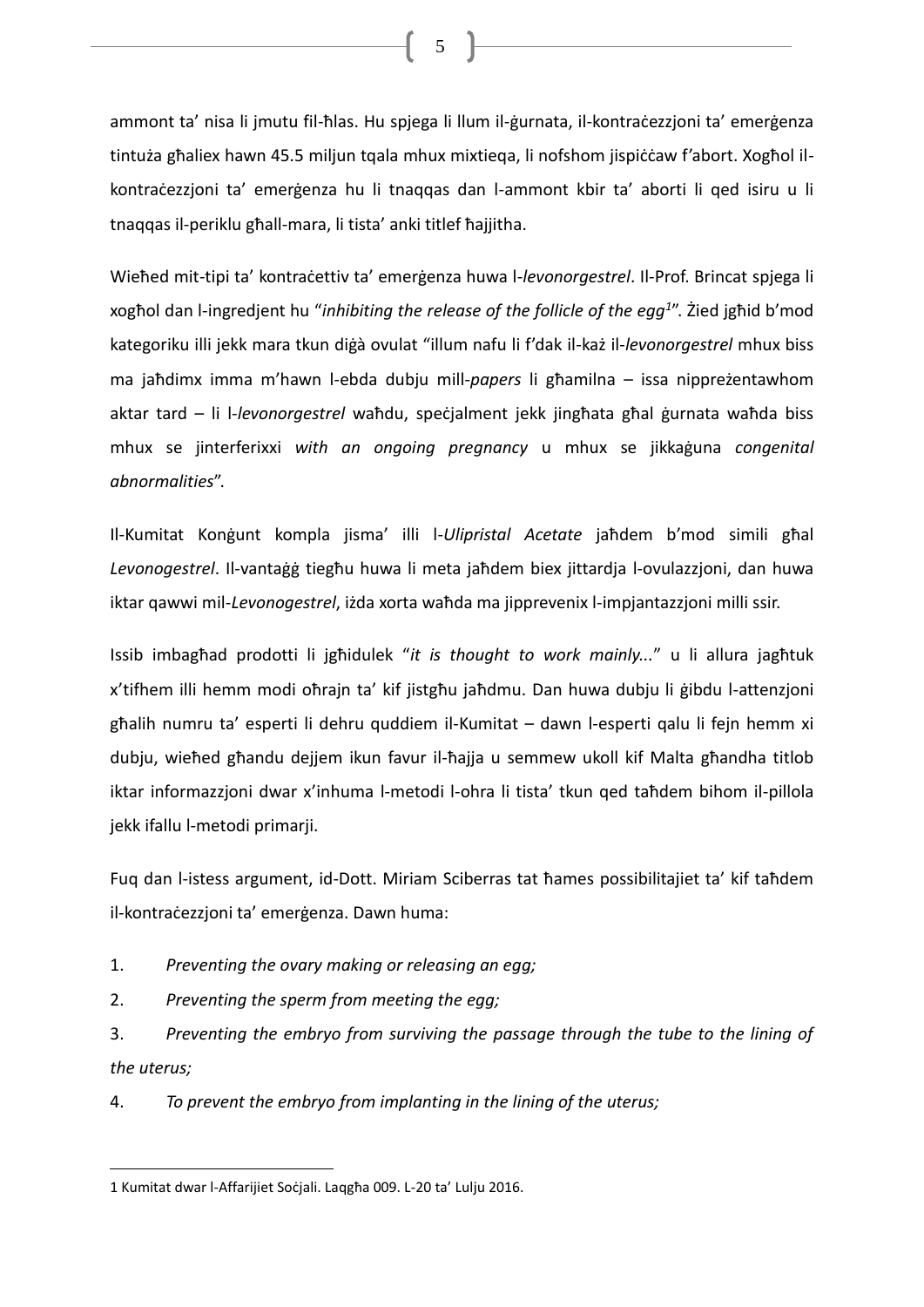5. *Preventing the embryo who has already implanted from surviving to 28 days<sup>2</sup> .*

Skont riċerka tad-Dott Donna Harrison li semmiet id-Dott Sciberras, il-kontraċezzjoni ta' emerġenza jista' jkollha wieħed jew iktar minn dawn il-modi ta' azzjoni. Id-Dott. Sciberras kompliet tispjega illi fil-każ tal-*levonorgestrel*, "*It can delay the release of an egg if taken several days before the LH surge. But if it is taken immediately before, egg release will still happen but the LH surge will decrease causing a luteal phase defect. And that will mean that the embryo will be lost*".

Min-naħa tagħha, d-Dott Margaret Spiteri, kkwotat studju ta' Lulju 2016, magħmul minn James Trussell, li hu espert fil-kontraċezzjoni ta' emerġenza. Dan l-istudju li sar fuq 13,000 mara, finalment jgħid li r-rata ta' suċċess hija ta' bejn sittin u tmenin fil-mija. Id-Dott. Spiteri argumentat li b'din ir-rata ta' suċċess bilfors li hemm metodu ieħor ta' kif jaħdem dan it-tip ta' kontraċezzjoni ta' emerġenza. Hi semmiet kif dan jgħidu wkoll James Trussell: "*If the regimen is as effective as was initially claimed, it must have a mechanism of action other than delaying or preventing ovulation"<sup>3</sup> .* Trussell jgħid ukoll li "*Interference with implantation is likely not an inevitable effect of ECPs<sup>4</sup>* "

Id-Dott. Trussell, li xogħlu ģie deskritt bħala li jippromwovi l-kontraċezzjoni ta' emerģenza, ikompli billi jghid: "To make an informed choice, women must know that ECPs – like all *regular hormonal contraceptives such as the birth control pill, the implant Implanon, the vaginal ring NuvaRing, the Evra patch, and the injectable Depo-Provera, and even breastfeeding - prevent pregnancy primarily by delaying or inhibiting ovulation and inhibiting fertilisation, but it is not scientifically possible to definitively rule out that a method may inhibit implantation of a fertilised egg in the endometrium<sup>5</sup>* ".

Esperti differenti li dehru quddiem il-Kumitat konġunt ippreżentaw dokumenti u studji li jippruvaw l-argument li kienu qed jagħmlu u jidher ċar illi għad hemm differenza filkonklużjonijiet li jaslu għalihom dawn l-istudji. Filwaqt li uħud jgħidu li m'hemm l-ebda prova

<sup>2</sup> Kumitat dwar l-Affarijiet Soċjali. Laqgħa 011. Is-27 ta' Lulju 2016.

<sup>&</sup>lt;sup>3</sup> James Trussell, Elizabeth G. Raymond, Kelly Cleland. Emergency Contraception: A Last Chance to Prevent Unintended Pregnancy. July 2016.

<sup>4</sup> James Trussell, Elizabeth G. Raymond, Kelly Cleland. Emergency Contraception: A Last Chance to Prevent Unintended Pregnancy. July 2016.

<sup>&</sup>lt;sup>5</sup> James Trussell, Elizabeth G. Raymond, Kelly Cleland. Emergency Contraception: A Last Chance to Prevent Unintended Pregnancy. July 2016.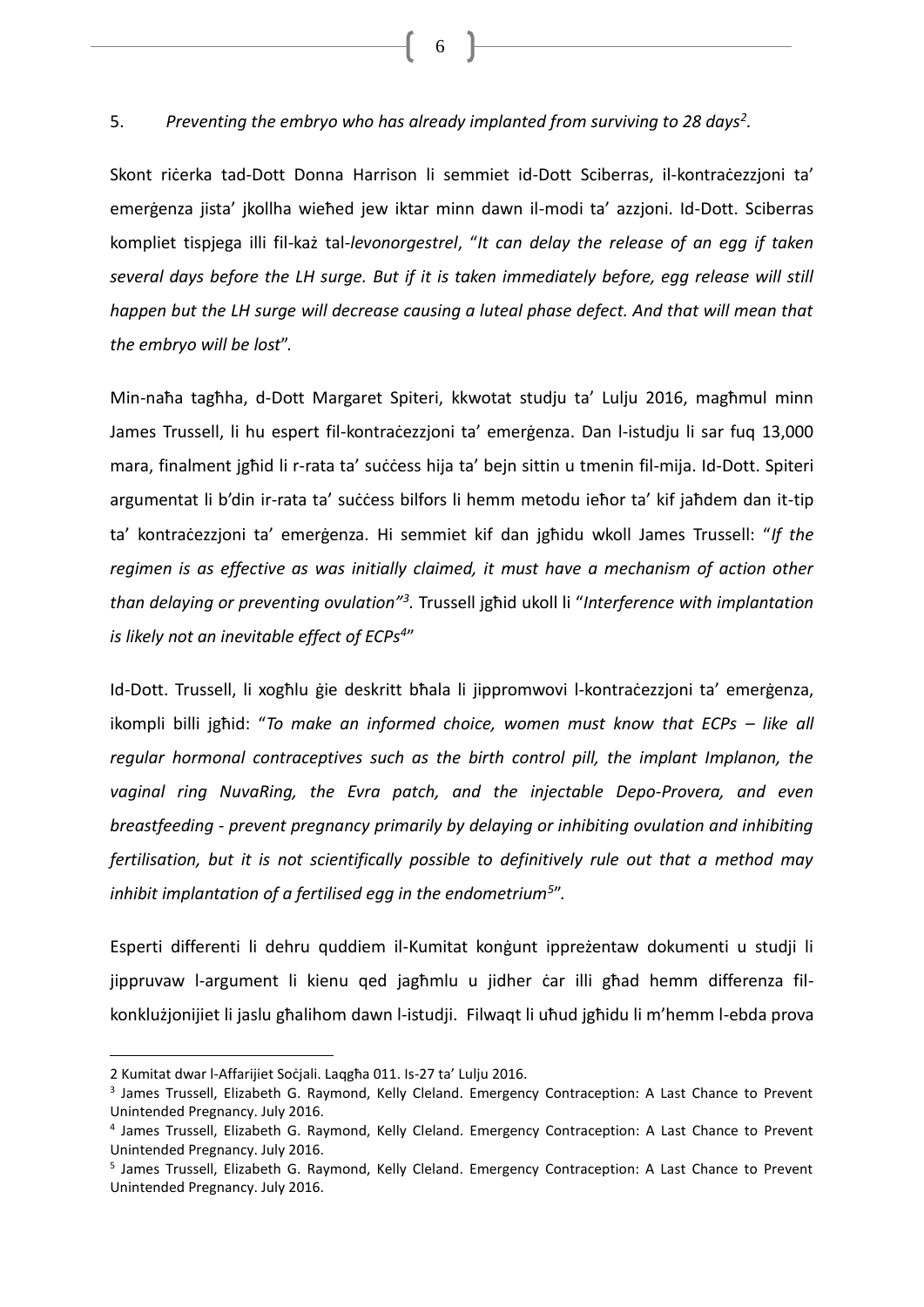li l-kontraċezzjoni ta' emerġenza tista' tikkawża abort, oħrajn jgħidu illi pillola bħall-EllaOne (li taħdem b'mod differenti minn pilloli oħra) tista' tipprevjeni embrijun ħaj milli jimpjanta ruħu fl-utru jew saħansitra toqtol embrijun wara li tkun seħħet l-impjantazzjoni – u għalhekk l-EllaOne hija daqshekk effiċjenti, anki 120 siegħa wara li tittieħed.

7

Il-Kunsill Mediku urew angolu ieħor tal-kontraċezzjoni ta' emerġenza meta spjegaw ir-riskji li jista' jkollha fuq persuni b'certu kundizzjonijiet, kif ukoll l-interazzjoni ta' din il-pillola ma mediċini oħra u n-nuqqas ta' suċċess tagħha fuq nisa li jiżnu iktar minn 77 kg. Huma enfasizzaw li n-nisa għandhom jingħataw din l-informazzjoni kollha sabiex ikunu jistgħu jieħdu deċiżjoni infurmata.

## <span id="page-6-0"></span>3.2 Kontracettiv jew Abortiv?

Meta wieħed jiġi biex jiddeċiedi jekk prodott huwiex abortiv jew le, l-ewwel irid jara x'inhu dikjarat bħala l-bidu tal-ħajja – dan għaliex f'pajjiż fejn il-ħajja hi meqjusa li tibda blimpjantazzjoni, prodott li jwaqqaf l-impjantazzjoni ma jiġix meqjus bħala wieħed abortiv. Filfatt *fact sheet* li ħarġet il-*World Health Organisation* (WHO) fl-2016, tgħid illi "*levonorgestrel emergency contraceptive pills are not effective once the process of implantation has begun and they will not cause abortion<sup>6</sup>* ".

Skont id-definizzjoni tal-*American College of Obstetricians and Gynecologists* it-tqala tibda minn meta l-embrijun jiġi impjantat fl-utru. Madankollu, anki l-bidu tat-tqala jista' jkun suġġett ta' kontroversja meta wieħed iqis twemmin, valuri u kulturi differenti. Ta' min wieħed jiċċara illi l-bidu tat-tqala, hekk kif definit, mhuwiex il-bidu tal-ħajja. Il-Kulleġġ Amerikan tal-Pedjatri jaqbel ma riċerka li tgħid li l-ħajja tibda fil-mument tal-fertilizzazzjoni.

Id-differenza bejn il-bidu tal-ħajja u l-bidu tat-tqala jista' jkollha effett qawwi li jinfluwenza lkonklużjoni ta' riċerka. Numri ta' esperti jgħidu illi l-kontraċezzjoni ta' emerġenza ma tinterferix ma tqala stabbilita. Din il-konklużjoni ma tfissirx b'mod awtomatiku li l-pillola ma tkunx qed tinterferixxi mal-embrijun ħaj li għadu ma ġiex impjantat fl-embrijun.

Pajjiż li jiddefenixxi b'mod legali li l-bidu tal-ħajja hu fil-mument tal-fertilizzazzjoni, jista' jkollu problemi bi prodotti mediċinali li jaħdmu wara l-mument tal-fertilizzazzjoni u li jistgħu

<sup>&</sup>lt;sup>6</sup> Kumitat dwar l-Affarijiet Soċjali. Laqgħa 010. Il-25 ta' Lulju 2016.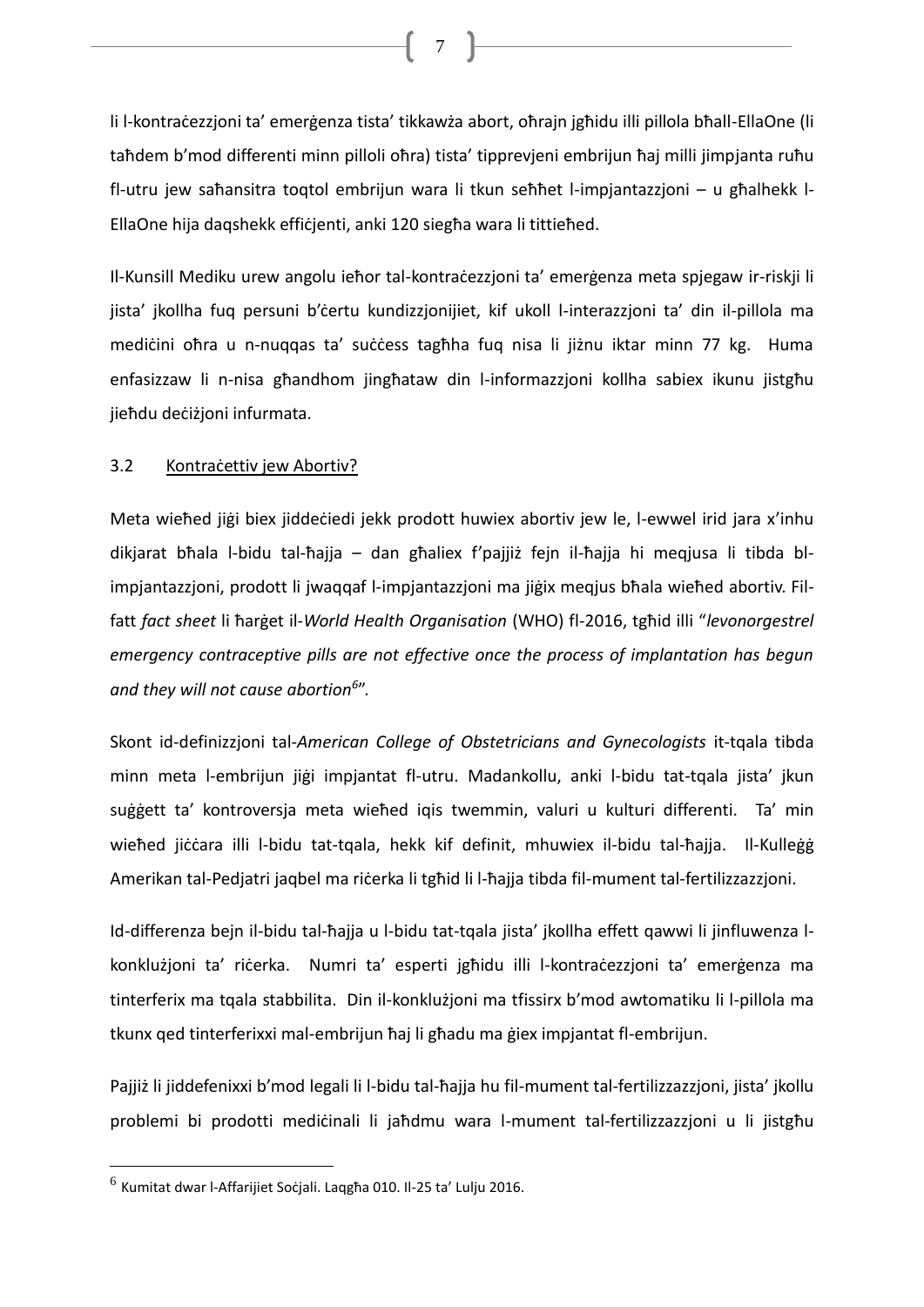jwaqqfu l-impjantazzjoni, jew saħansitra jagħmlu ħsara lil embrijun li jkun diġa' ġie impjantat. Dan huwa appuntu l-każ ta' Malta. Il-liġi Maltija tiddetermina illi l-ħajja tibda mal-mument tal-fertilizzazzjoni tal-bajda. Għaldaqstant, kwalunkwe prodott li jwaqqaf it-tqala wara lfertilizzazzjoni jista' jkun abortiv.

Meta l-Prof. Brincat ġie mistoqsi jekk hemmx provi li l-kontraċezzjoni ta' emerġenza tista' tkun abortiva, huwa rrisponda li "il-prova bil-kontra qiegħda għax il-provi s'issa juru li jekk hemm tqala, din se tibqa' għaddejja għax l-impjantazzjoni mhux se tiġi mwaqqfa. Dawk huma *the latest basic science studies* u mhux opinjonijiet tan-nies!". Din il-konklużjoni wasal għaliha wkoll il-Prof. Victor Grech li qal "ma sibtx *paper* waħda li tgħid li hemm xi mod kif dawn ilmediċini jwaqqfu l-impjantazzjoni*.* Issa hawnhekk mhux se nitkellem fuq definizzjoni jew fuq id-definizzjoni ta' tqala imma se nitkellem fuq impjantazzjoni. Ħalli nagħmluha ċara mija filmija; ma sibtx paper waħda li tgħid li din tista' twaqqaf l-impjantazzjoni. Ħadd għadu ma wera din l-informazzjoni. *This is basic science.<sup>7</sup>* "

Meta ġiet affaċċjata bl-istess mistoqsija, id-Dott Spiteri qalet li ħadd ma joħroġ il-flus għal din it-tip ta' riċerka indipendenti minħabba l-*bias* li hemm fil-qasam tal-ġinekoloġija, pero' billi ma ġewx *funded* dawn it-tipi ta' riċerka, ma jfissirx li mhemmx raġun. Id-Dott. Miriam Sciberras żiedet illi l-fondi għar-riċerka ta' dan it-tip, jingħataw minn dawk li għandhom interess fil-prodott – il-kumpaniji li jipproduċuhom jew dawk li huma pro-abort. Id-Dott. Jean Pierre Fava kompla dan l-argument billi qal illi studji li ddikjaraw li l-impjantazzjoni ma tiġix affettwata huma riżultat ta' riċerka magħmula f'laboratorji u għaldaqstant mhumiex rappreżentattivi tal-effett reali fuq il-ġuf<sup>8</sup>.

Is-Sja Mary Ann Sant Fournier għamlet referenza għas-*systematic review* ta' Rosato et al, li jikkwotaw lil Stratton et al fejn jgħidu li: "*the administration of 10 to 100mg ulipristal acetate also results in a reduced endometrial thickness, delayed histological maturation, coupled with alterations in progesterone-dependent markers of implantation, which may subsequently inhibit implantation by rendering the uterus less receptive to the trophoblast<sup>9</sup>* ".

 $\overline{a}$ 

<sup>7</sup> Kumitat dwar l-Affarijiet Soċjali. Laqgħa 009. L-20 ta' Lulju 2016.

<sup>8</sup> C. Berger, N.R. Boggavarapu, J.Menezes, P.G.L. Lalitkumar, K. Gemzell-Danioelsson. Effects of ulipristal acetate on human embryo attachment and endometrial cell gene expression in an in vitro co-culture system. Published 3 March 2015.

<sup>9</sup> P Stratton, ED Levens, B Hartog, J Piquion, Q Wei, M Merino et al. Endometrial effects of a single early-luteal dose of the selective progesterone receptor modulator CDB-2914. 2010.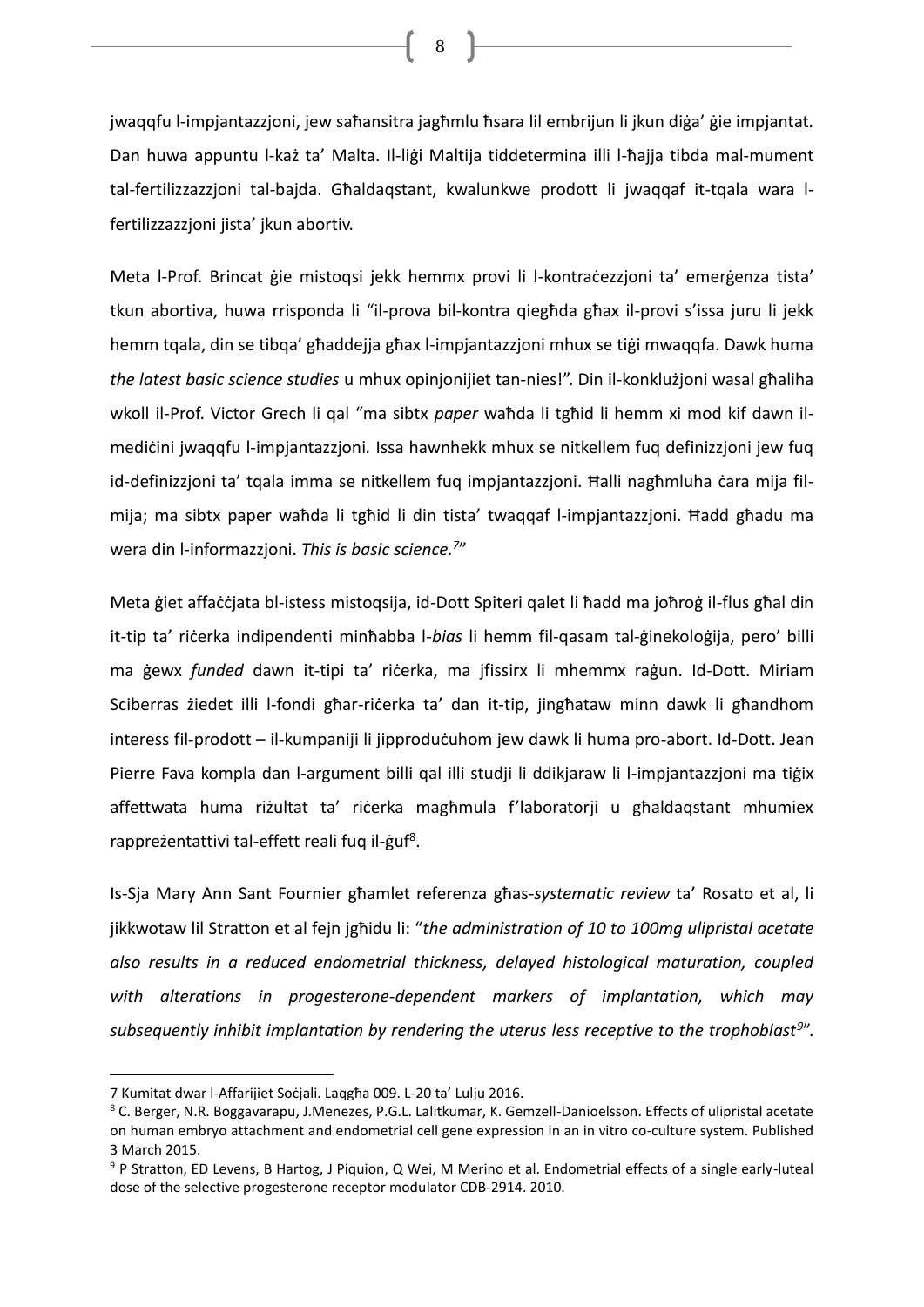Minkejja dan, Rosato et al jgħidu li "*To date, the majority of the evidence concurs in excluding a post-fertilisation effect of UPA, even though more studies are needed to clarify its mechanism of action<sup>10</sup>*".

#### <span id="page-8-0"></span>3.3 Is-sitwazzjoni f' Malta

Fl-2006, Malta irrifjutat talba sabiex il-prodott jibda jinbiegħ lokalment. Dan il-prodott ġie irrifjutat minħabba li fl-SPC (*Summary of Product Characteristics)* tiegħu kien hemm miktub li l-pillola tista' tinterferixxi mal-impjantazzjoni. Għaldaqstant, is-Sur Richard Cachia Caruana, f'ittra li bagħat lill-Kummissjoni Ewropea, spjega kif f'Malta huwa illegali li tagħmel abort u li għaldaqstant, dan il-prodott ma setax jinbiegħ fil-pajjiż minħabba l-intereferenza tiegħu malimpjantazzjoni.

Il-Prof. Anthony Serracino Inglott spjega illi minn dak iż-żmien 'l hawn, l-SPC inbidlet u lklawsola li kienet tgħid illi l-pillola tista' tinterferixxi mal-impjantazzjoni tneħħiet. Din il-bidla saret wara li intwera xjentifikament li ma kienx hemm raġuni valida għaliex kellha tibqa' inkluża fl-SPC. Mistoqsi għaliex kienet ġiet inkluża oriġinarjament, il-Professur wieġeb illi din ġiet inkluża "*on possible theoritical extrapolation"* u l-Prof. Victor Grech wieġeb li dan sar biex ibiegħu l-prodott u kompla jgħid "għax issa waqqfuhom milli jkomplu jiktbu hekk għax m'hemmx provi. *It is a false claim for extra effect* biex ibiegħu. Dak iż-żmien *they got away*  with it, mentri llum le<sup>11</sup>". Il-Prof. Brincat żied jgħid illi "jekk tara l-SPCs ta' ħafna prodotti ssib li dawn jitfgħu ħafna affarijiet teoretiċi, li mhumiex ipprovati xjentifikament, *proven by science*, sempliċement bħala *cop-out*" 12 .

Fir-rigward ta' din il-bidla fl-SPC, il-Prof. Serracino Inglott qal li Malta m'għad għandha l-ebda raġuni xjentifika fuq xiex tibbaża r-rifjut tagħha ta' dawn il-prodotti. Is-Sja Helen Vella kompliet telabora illi l-*Ulipristal* u l-Levonogestrel, filwaqt li huma l-unici prodotti li huma meqjusa bħala kontraċezzjoni ta' emerġenza fl-Ewropa, huma wkoll *centrally authorised,* u allura huma awtorizzati anki hawn Malta. Is-Sja Vella kompliet tenfasizza li f'dawn l-aħħar snin, l-SPC ta' dawn il-prodotti inbidlet u l-possibilità li jaffettwaw l-impjantazzjoni tneħħiet. Qalet ukoll illi l-uniku pajjiż li għad għandu prodott li jidher li jaffettwa l-impjantazzjoni,

 $\overline{a}$ 

<sup>&</sup>lt;sup>10</sup> Rosato et al, Frontiers in Pharmacology[. http://www.ncbi.nlm.nih.gov/pmc/articles/PMC4709420/](http://www.ncbi.nlm.nih.gov/pmc/articles/PMC4709420/)

<sup>11</sup> Kumitat dwar l-Affarijiet Soċjali. Laqgħa 009. L-20 ta' Lulju 2016.

<sup>12</sup> Kumitat dwar l-Affarijiet Soċjali. Laqgħa 009. L-20 ta' Lulju 2016.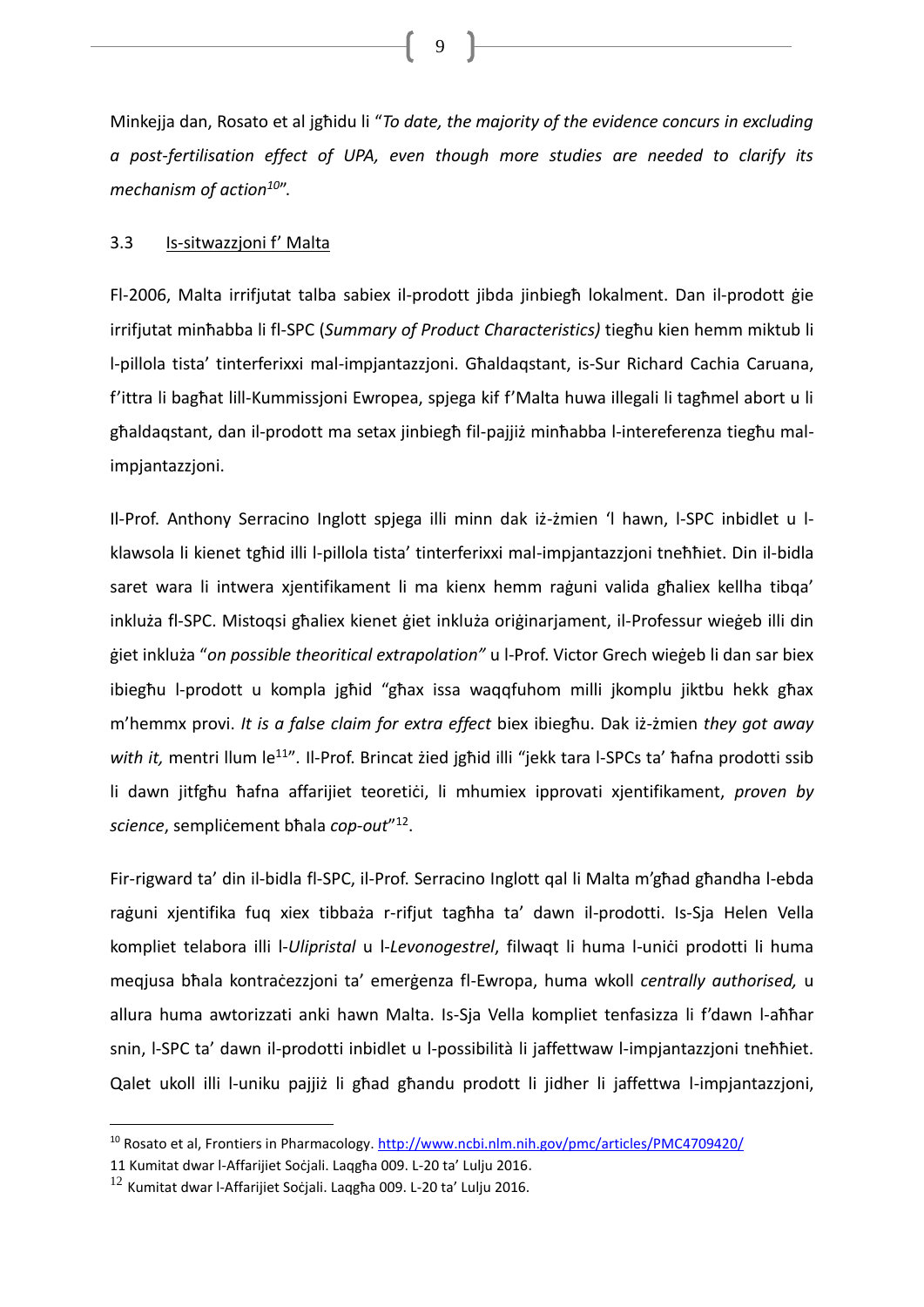qiegħed fil-proċess biex jibdel din l-informazzjoni.

Il-Kumitat Konġunt kompla jisma' kif f'Malta jeżistu metodi oħra – bħall-*copper intrauterine device*, il-*Mirena* u l-*Microgynon* – li jinterferixxu mal-impjantazzjoni u li allura, jista' jkun li f'Malta ilu jsir abort għal dawn l-aħħar tletin sena. Issemma l-fatt illi f'Malta jintużaw metodi oħra, bħal *Yuzpe Method,* minflok kontraċezzjoni ta' emerġenza u din hija ħafna inqas sikura u jista' jkollha effetti ħżiena fuq il-mara. Dan minbarra l-fatt illi l-mara li tuża dan il-metodu tista' tkun qed tikser il-liġi.

Il-Prof. Pierre Mallia ikkonferma l-użu ta' dan il-metodu u qal ukoll illi dan isir *off label* u li tintuża pillola li ma kinetx intiża għal dan l-iskop – sitwazzjoni li tista' tpoġġi lit-tabib f'riskju mediko-legali minħabba li jkun ta pillola li ma ġietx ippreparata bħala kontraċezzjoni ta' emerġenza.

Din il-possibilità ta' aborti li seħħew f'Malta ġiet ikkorroborata mis-Sja Vella, li spjegat kif ilkontraċezzjoni magħrufa bħala *pill* "ma tistax tgħid mija fil-mija li ma jwaqqfux limpjantazzjoni. Iżda f'dak il-każ diġà għandna ħafna prodotti li ilhom fis-suq mat-30 sena u, kif jafu aktar minni t-tobba, qegħdin jiġu preskritti bħala *oral contraceptives* normali".

Id-Dott. Anthony Azzopardi ma aċċettax l-argument li għandna naċċettaw il-kontraċezzjoni ta' emerġenza għax għandna prodotti oħra bl-istess ingredjent. Hu qal illi jekk dawn il-prodotti kienu ngħataw "il-*market authorisation* bl-għerf ta' dak iż-żmien, inti ma tistax tużahom bħala eżempju biex iddaħħal oħrajn bl-istess effett".

Fuq dan l-istess argument, Id-Dott Martin Balzan spjega illi minkejja li medićina tkun liċenzjata fl-Unjoni Ewropea u reģistrata mill-EMA, jekk il-Kunsill Mediku jaħseb li din ilmediċina tmur kontra l-etika lokali, xorta waħda jista' jibgħat għal tabib li qed jipprovdiha u jneħħilu l-liċenzja. Barra minn hekk, tabib jista' jiġi soġġett għal kawża l-Qorti jekk individwu jidhirlu li dan għamel ħsara lill-fetu jew lil xi individwu. Hu kompla l-argument tiegħu billi għamel referenza għal *review article* li nħareġ f'Lulju 2016<sup>13</sup> li jgħid li: "*ECPs... prevent pregnancy primarily by delaying or inhibiting ovulation and inhibiting fertilisation, but it is not scientifically possible to definitively rule out that a method may inhibit implantation of a* 

<sup>&</sup>lt;sup>13</sup> Emergency Contraception: A last chance to prevent unintended pregnancy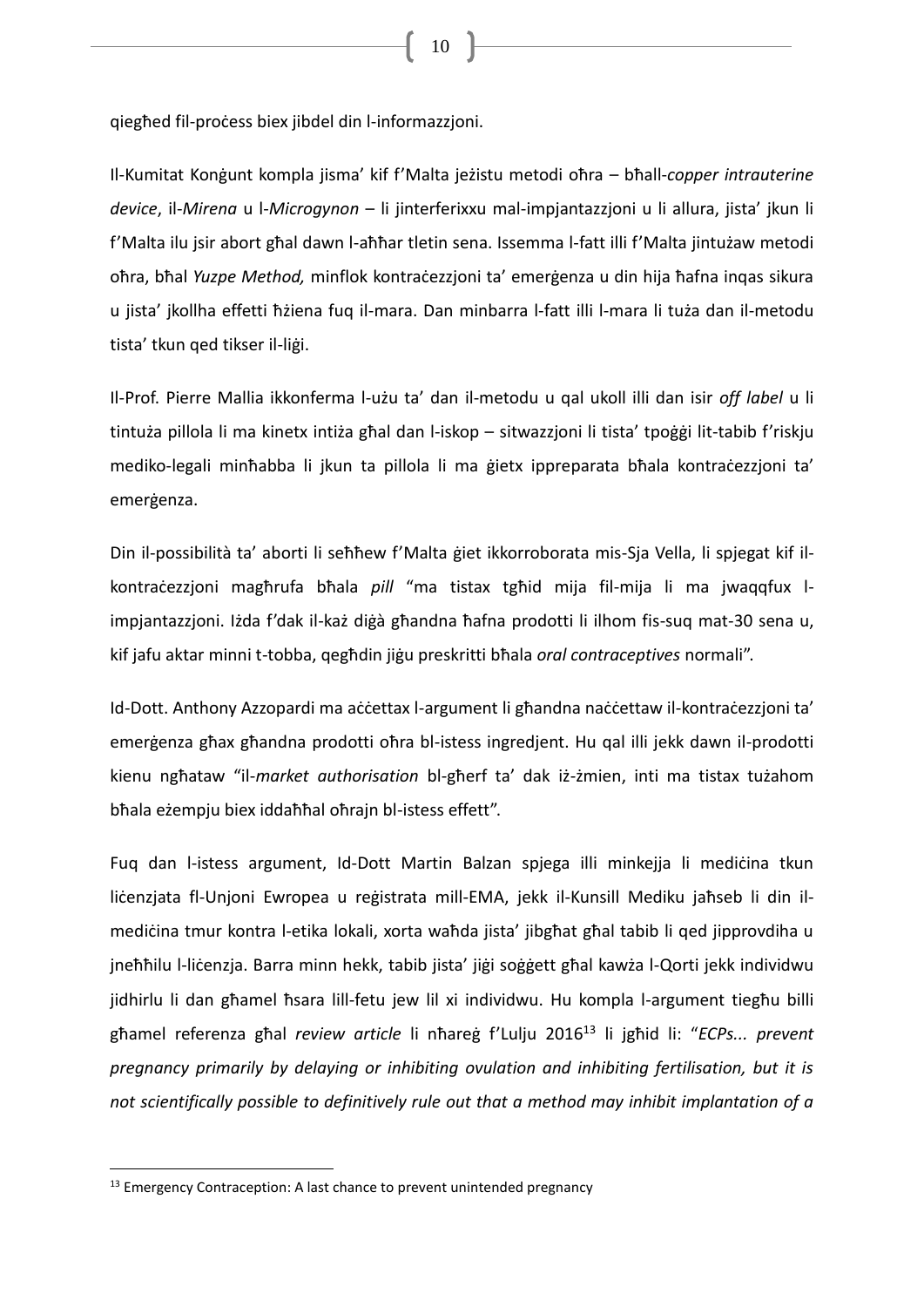#### *fertilized egg in the endometrium*<sup>14</sup>".

 $\overline{a}$ 

Bis-sistema preżenti, nisa li jkunu jixtiequ jagħmlu użu minn kontraċettivi ta' emerġenza, qegħdin jixtruhom minn pajjiż ieħor, jixtruhom *online* jew jingħataw preskrizzjoni *off label.* Is-Sja Renee Laiviera saħqet illi mhux kull mara għandha aċċess biex tixtri l-kontraċezzjoni ta' emerġenza u li din is-sitwazzjoni qed toħloq diskriminazzjoni ma' grupp ta' nisa li m'għandhomx il-mezzi finanzjarji biex jagħmlu użu minn dawn il-metodi. Semmiet ukoll il-fatt li certu metodi mhux ufficjali ta' kontracezzjoni ta' emerġenza jistgħu jħallu effetti ħżiena fuqhom.

L-argument tas-Sja Laiviera sostnietu wkoll il-Fondazzjoni għad-Drittijiet tan-Nisa fi protest ġudizzjarju li ppreżentat f'Ġunju tal-2016 sabiex tipprotesta kontra l-fatt li l-kontraċezzjoni ta' emerġenza mhijiex liċenzjata f'Malta. Il-Fondazzjoni enfasizzat li dan il-prodott huwa kontraċettiv u mhux abortiv u sostniet illi hija diskriminazzjoni li n-nisa f'pajjiżna m'għandhomx aċċess għal dan il-prodott fis-suq Malti, mentri min għandu l-mezzi finanzjarji jista' jixtri prodott differenti li jkollu l-istess effett, jew imur barra minn Malta u jixtri lkontraċezzjoni ta' emerġenza liberament. Is-Sja Lorraine Spiteri qablet illi n-nisa għandu jkollhom kontroll fuq saħħithom u fuq ħajjithom, u li allura in-nisa kollha, inklużi dawk li m'għandhomx il-mezzi finanzjarji, għandu jkollhom aċċess adegwat għall-kontraċezzjoni ta'emerġenza.

Is-Sja Nikita Alamango kompliet mal-kelliema ta' qabilha u qalet li l-kontraċezzjoni ta' emerġenza mhijiex se tintuża kull darba li mara tagħmel l-att sesswali però żiedet tgħid li "f'każijiet estremi, għandek soluzzjoni, għandek għażla."

Mil-lat soċjali gew imsemmija wkoll il-każijiet ta' stupru, li jinkludu anki każijiet ta' vjolenza domestika u *date rape*. Is-Sja Anne Marie Azzopardi stqarret kif f'dawn il-każijiet ilkontraċezzjoni ta' emerġenza hija l-aħħar tip ta' protezzjoni li tista' tiġi offruta lill-vittma biex tiġi evitata tqala mhux mixtieqa. Filwaqt li qalet li tarbija qatt mhi ħaġa kerha, hija spjegat ukoll kif il-vittma se tħoss li ġo fiha għandha "*leftover* ta' persuna li lilek aggreditek u li daħlitlek fl-intimità tiegħek."

<sup>&</sup>lt;sup>14</sup> James Trussell, Elilzabeth G. Raymond, Kelly Cleland. Emergency Contraception: A Last Chance to Prevent Unintended Pregnancy. July 2016.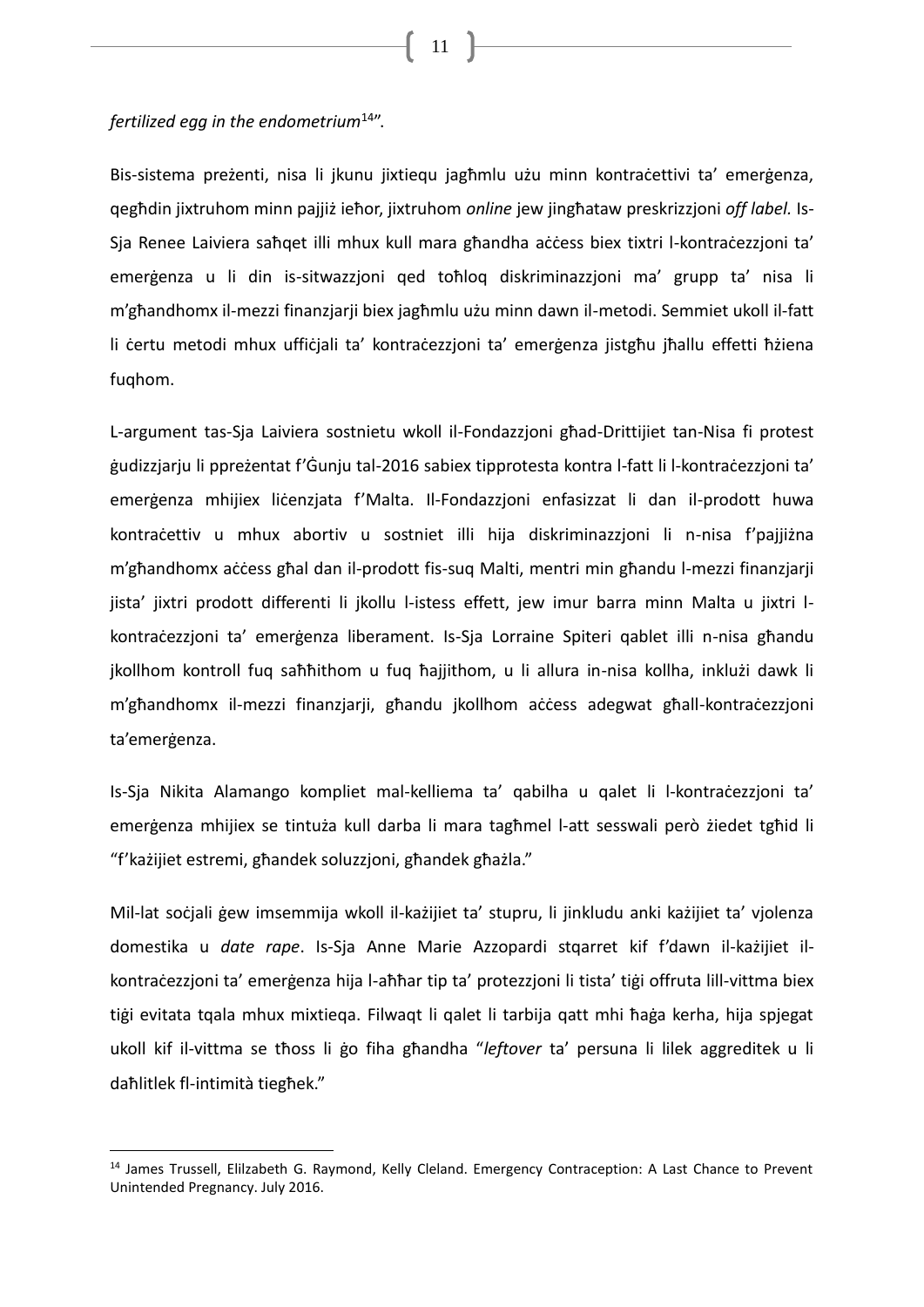## <span id="page-11-0"></span>3.4 Preskrizzjoni jew *over the counter*?

Filwaqt li kienet għaddejja d-diskussjoni dwar jekk il-kontraċezzjoni ta' emerġenza għandhiex tiddaħħal f'Malta, il-Kumitat konġunt sema' wkoll opinjonijiet tal-esperti dwar jekk, f'każ li tidħol, għandhiex tinbiegħ *over the counter* jew bi preskrizzjoni ta' tabib.

Filwaqt li fl-Ewropa, hemm aċċess pjuttost liberu għall-kontraċezzjoni ta' emerġenza, il-Kumitat Konġunt sema' opinjonijiet different dwar jekk din għandiex tinbiegħ bi preskrizzjoni jew le. Il-Prof. Serracino Inglott semma li l-Awtorità tal-Medicini hija infurmata li bħalissa "mexjin il-processi biex ma tibqax tinbiegh *over the counter*" u allura wiehed ma jistax jghid jekk fil-futur dawn il-pilloli jkunux jistgħu jibqgħu jinxtraw bla preskrizzjoni.

Il-Kamra tal-Ispiżjara qalet illi din il-mediċina għandha tkun *pharmacy medicine,* jiġifieri tingħata bl-intervent tal-ispiżjar. L-*Association of Private Family Doctors* saħqet illi din ilpillola għandha tingħata bi preskrizzjoni, jew inkella l-pazjenta tiffirma *consent form* flispiżerija, li tiddikjara li l-att sesswali sar fis-sigħat ta' qabel.

Id-Dott. Miriam Sciberras tat spjegazzjoni ta' dak li ġara fl-*FDA Hearing* meta kien hemm diskussjoni dwar jekk l-EllaOne għandiex tingħata *over the counter*. Hi semmiet l-argumenti li għamlu l-*American College of Gynaecologists<sup>15</sup>*, fejn qalu li minħabba li dan il-prodott jinterferixxi ma dak li għandu bżonn l-embrijun biex jikber u biex ma jiġix abortit, ikun irresponsabbli li dan il-prodott ikun awtorizzat mill-FDA sabiex jinbiegħ *over the counter*  mingħajr ma n-nisa ikun jafu eżattament x'qed jieħdu.

Min-naħa tal-Kunsill Mediku, kien hemm pożizzjoni ċara illi l-kontraċezzjoni ta' emerġenza għandha tingħata biss bi preskrizzjoni ta' tabib li jkun jista' jeżamina l-kundizzjoni tal-pazjenta u l-istorja medika tagħha. Il-Kunsill saħaq illi t-tobba huma professjonisti indipendenti u ma jistgħux jiġu mġegħla jagħtu dawn il-pilloli. Għaldaqstant issuġġerew illi tabib ikun jista' jiddikjara li huwa "*conscientious objector*" u jekk ikun hemm bżonn, jirreferi l-pazjenta għand tabib ieħor mingħajr ma jiġi affettwat mill-opinjoni personali tiegħu.

 $\overline{a}$ 

<sup>15</sup> Donna J. Harrison. Presentation to U.S. Food and Drug Administration. 2 June 2010.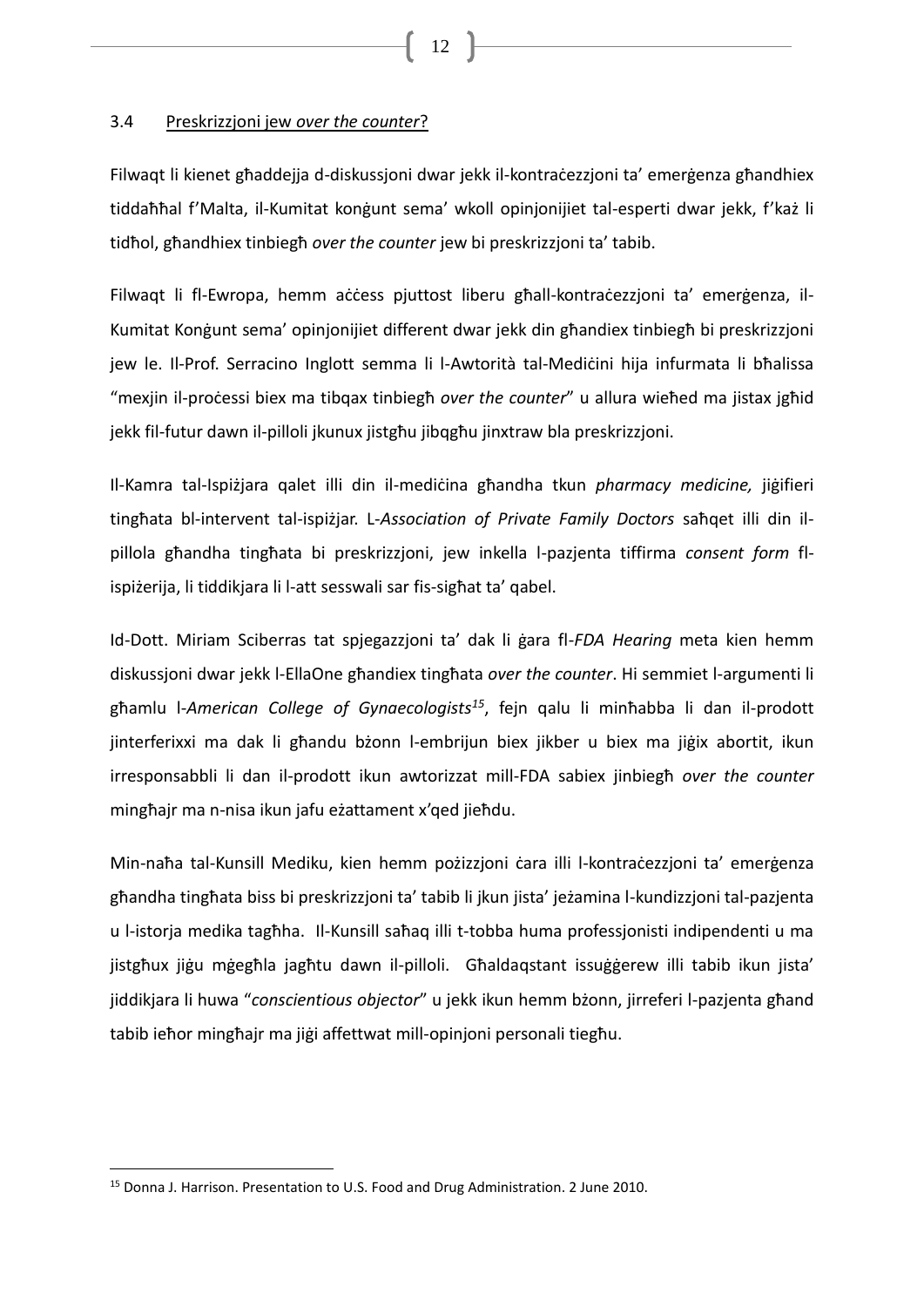#### <span id="page-12-0"></span>3.5 Kwistjonijiet etići

L-esperti li dehru quddiem il-Kumitat ma kellhomx opinjoni waħda dwar jekk il-kontraċezzjoni ta' emerġenza tistax tinterferixxi mal-impjantazzjoni. Numru ta' esperti spjegaw illi m'hemm l-ebda prova li dan jista' jsir u oħrajn qalu illi qatt ma tista' tgħid li m'hemm l-ebda interferenza. Is-Sja Helen Vella qalet "*you can never rule it out, not even with the tens of contraceptives we have currently on the market being taken by women as normal hormonal contraceptives.* Li kieku kellna nwaqqfu l-levonorgestrel bħalissa, bl-informazzjoni li għandna, ikollna nwaqqfu l-*oral contraceptives* normali wkoll għax *they could also potentially have an effect on implantation. You can never rule it out 100%.* Madanakollu studji riċenti juru li ċċans huwa wieħed remot u fil-fatt tneħħiet ir-referenza għall-impjantazzjoni mill-SPCs kemm tal-*Levonelle* u kemm tan-*Norlevo*. Dwar l-*EllaOne* li huwa s-*centrally authorised product* qatt ma kienet inkluża<sup>16</sup>".

Mil-lat etiku, ir-Rev. Prof. Emmanuel Agius, filwaqt li qabel mal-protezzjoni tad-drittijiet talmara, tenna wkoll illi meta pillola jista' jkollha l-effett li ma tħallix il-fetu jimpjanta ruħu, ma tistax titkellem biss fuq l-awtonomija tal-mara u d-diskriminazzjoni kontriha, filwaqt li toħloq "diskriminazzjoni lejn xi ħadd li huwa vulnerabbli u dgħajjef<sup>17</sup>".

Meta kien mistoqsi dwar il-persentaġġ tal-possibilità li kontraċezzjoni ta' emerġenza jista' jkollha fuq l-impjantazzjoni, ir-Rev. Prof. Emmanuel Agius qal illi din tagħmel differenza għaliex fix-xjenza wieħed qatt ma jista' jkun ċert mija fil-mija. Kompla billi staqsa dwar kemm ser ikun il-*cutoff percentage* fejn din il-possibilità ssir moralment u etikament aċċettabbli, ladarba qatt ma jista' jkollna certezza assoluta.

## <span id="page-12-1"></span>3.6 Protezzjoni tat-trabi li għadhom ma twildux

Il-protezzjoni tal-*ovum* fertilizzat ġie msemmi għall-ewwel darba fil-Kumitat mill-*Association of Private Family Doctors* li spjegaw kif bħala tobba iridu jaraw il-kwadru kollu. Għaldaqstant, filwaqt illi jirrispettaw id-dritt tal-mara, iridu jaraw ukoll id-dritt tat-tarbija li qed titrabba filġuf. Huma għamlu referenza għall-Att dwar il-Protezzjoni tal-Embrijun, li jispeċifika kif il-ħajja tibda minn meta l-ovum jiġi fertilizzat u mhux meta jiġi impjantat. Spjegaw kif minn ġurnata

<sup>16</sup> Kumitat dwar l-Affarijiet Soċjali. Laqgħa 010. Il-25 ta' Lulju 2016.

<sup>17</sup> Kumitat dwar l-Affarijiet Soċjali. Laqgħa 010. Il-25 ta' Lulju 2016.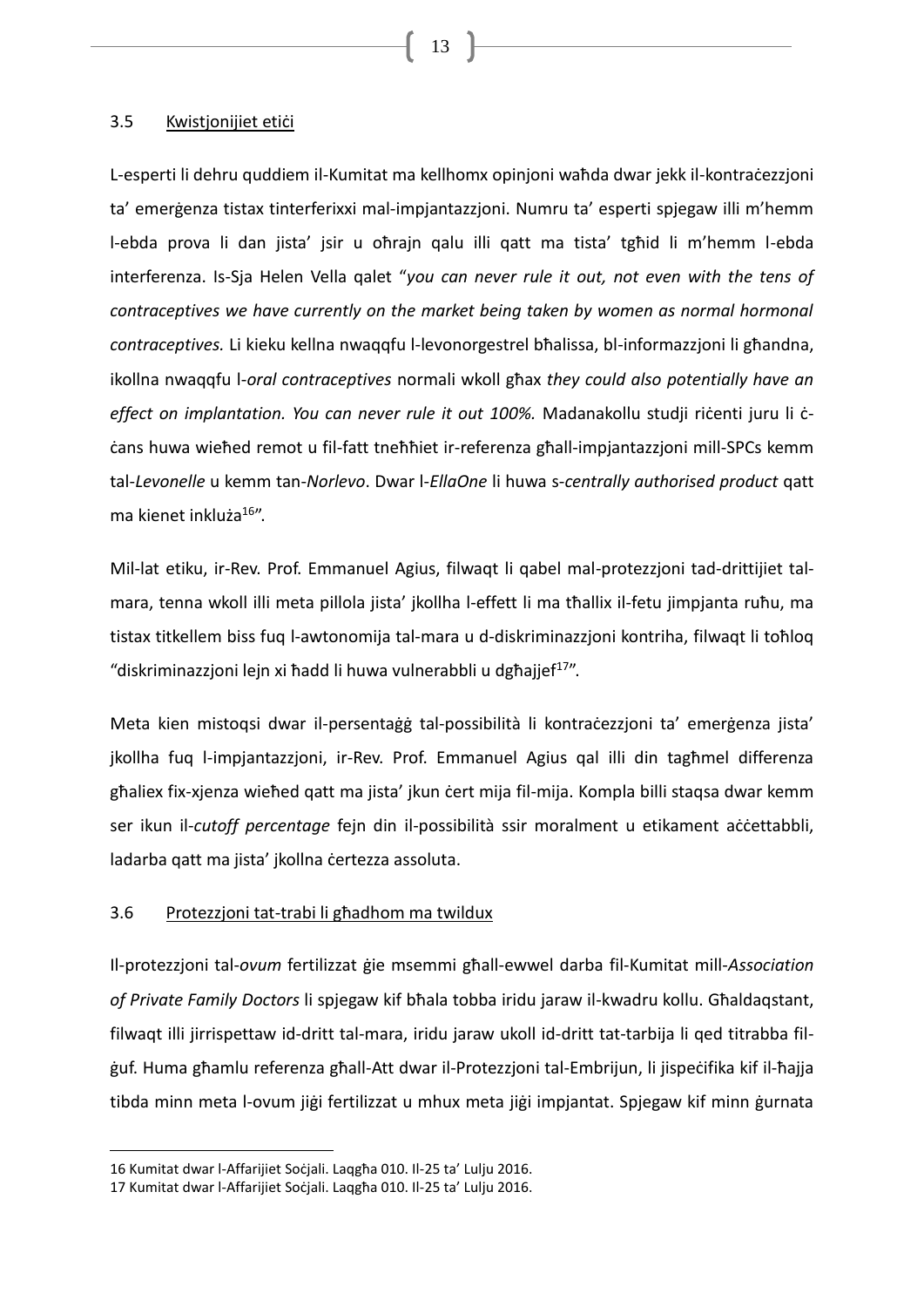għall-oħra ċ-ċelloli jkunu qed jiżdiedu biex fl-aħħar jiffurmaw tarbija u li ma jistax jingħad li ta' erbat ijiem m'hemmx tarbija iżda ta' ħamest ijiem ser ikun hemm hemm. L-iżvilupp tattarbija ikun hemm mill-bidu u huwa kontinwu.

Il-Prof. Pierre Mallia kompla jisħaq illi meta wieħed jitkellem fuq mara li ma tinqabadx tqila, jkun qed jirreferi għall-bajda li ma tiġix fertilizzata u mhux għal bajda fertilizzata li ma tiġix impjantata.

Is-Sja Mary Gaerty uriet simpatija ma dawk in-nisa li għal xi raġuni jew oħra jkollhom bżonn jużaw il-kontraċezzjoni ta' emerġenza u qalet li tkun inġustizzja li mara ma tingħatax lopportunità li tuża din il-pillola, però żiedet illi "daqstant ieħor inkunu qegħdin nagħmlu inġustizzja ma' dik il-ħlejqa, tifel jew tifla, li tintilef jew li forsi tista' tintilef minħabba l-MAP"<sup>18</sup>.

Id-dritt ċivili li hu marbut ma din id-diskussjoni ġie rikonoxxut mid-Dott. Arthur Galea Salomone, li spjega kif dan ma jistax jiġi diskuss f'iżolament għax hemm ukoll id-dritt fundamentali tal-ħajja. Dan id-dritt fundamentali għandu jiġi protett u mogħti dinjità millmument tat-tnissil. Id-Dott. Galea Salomone, bħal numru ta' kelliema oħra, fosthom is-Sur Anthony Mifsud u d-Dott Charles Pace, saħaq illi f'każ fejn fix-xjenza għad hemm dubju, iddubju għandu dejjem imur favur il-ħajja u jiġi adottat il-*precautionary principle*.

## <span id="page-13-0"></span>**4 Konklużjonijiet u Rakkomandazzjonijiet tal-Kumitat Konġunt**

Il-Kumitat Konġunt analizza l-informazzjoni kollha li ġiet mgħoddija lilu mill-esperti u waqt laħħar laqgħa l-membri ddiskutew u approvaw numru ta' rakkomandazzjonijiet fir-rigward tal-użu tal-kontraċezzjoni ta' emerġenza skont il-liġi Maltija:

1. L-esperti u xhieda oħra li dehru quddiem il-Kumitat ma kellhomx opinjoni komuni u waħda dwar jekk il-kontraċezzjoni ta' emerġenza tistax tinterferixxi mal-

 $\overline{a}$ 

<sup>18</sup> Kumitat dwar l-Affarijiet Soċjali. Laqgħa 011. Is-27 ta' Lulju 2016.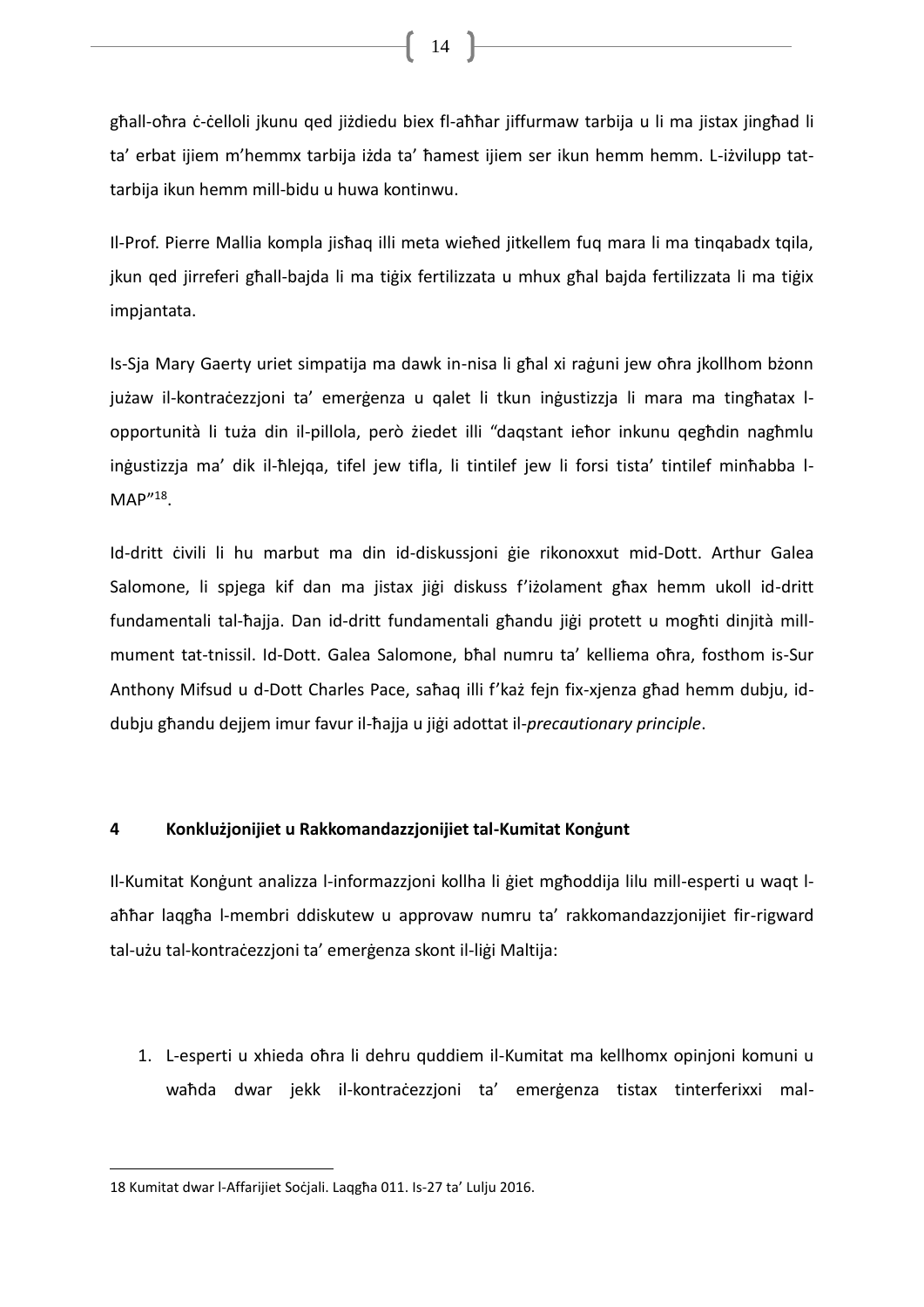impjantazzjoni. Filwaqt li numru ta' esperti spjegaw li m'hemm l-ebda prova li dan jista' jsir, oħrajn qalu li qatt ma tista' tgħid li m'hemm l-ebda interferenza.

- 2. Numru ta' esperti u entitajiet naqsu milli jagħtu l-opinjoni tagħhom dwar dan issuġġett peress li l-istudji u d-dokumentazzjoni fuq dan is-suġġett ivarjaw u huma konfliġġenti, u għaldaqstant ħassew li mhumiex f'pożizzjoni li jaslu għallkonklużjonijiet tagħhom.
- 3. Il-Membri tal-Kumitat konġunt fil-Parlament Malti, m'għandhomx il-funzjoni li jipproċessaw applikazzjonijiet għal prodotti mediċinali u lanqas ma jistgħu joħorġu jew jiċħdu liċenzja għal prodotti mediċinali.
- 4. Għandha tkun l-Awtorità tal-Mediċini li tanalizza kull applikazzjoni li tiġi quddiemha u dan skont il-proċedura ta' rikonoxximent reċiproku u l-proċedura deċentralizzata bhala Stat Membru koncernat.
- 5. Il-liġijiet ta' pajjiżna, ossia il-Kodiċi Kriminali (Kap. 9 tal-Liġijiet ta' Malta) u l-Att dwar il-Protezzjoni tal-Embrijuni (Kap. 524 tal-Liġijiet ta' Malta), għandhom dejjem jiġu osservati minn kulħadd u minn kull entità jew awtorità, u għaldaqstant kull deċiżjoni meħuda mill-Awtorità tal-Mediċini, kemm f'dan il-każ u fi kwalunkwe prodott mediċinali ieħor, għandha dejjem tittieħed abbażi tal-liġijiet viġenti ta' pajjiżna u dan mingħajr ma xxekkel kull dritt fundamentali tal-bniedem kif dedott fil-Kostituzzjoni ta' Malta.
- 6. L-Awtorità tal-Mediċini għandha toħroġ il-liċenzja ta' dawn il-prodotti mediċinali jekk jirriżultalha li mhumiex abortivi skont il-liġi ta' Malta.
- 7. In vista tal-prodott medicinali li qed jiği trattat u in vista tal-kwistjonijiet etici li nqalgħu waqt is-seduti dwar dan is-suġġett, huwa vitali li fejn l-Awtorità tal-Mediċini jirriżultalha li hemm dubji serji, il-liċenzjar o meno ta' dan il-prodott isir wara li jkunu saru iktar studji teknići u medići, kif ukoll dawk legali u etići.
- 8. Dawk il-pazjenti li jkunu jixtiequ jagħmlu użu mill-kontraċezzjoni ta' emerġenza għandhom dritt li jieħdu deċizjoni volontarja u infurmata, u li jagħżlu t-trattament illi jħarsilhom lil saħħithom bl-aktar mod komplut.
- 9. Il-professjoni medika għandha d-dritt għall-integrità professjonali u etika tagħha, u ttobba għandhom ikunu ħielsa meta jiġu biex jiddeċiedu favur jew kontra lkontraċezzjoni ta' emerġenza. Ir-Regolament numru 10 tal-etika tat-tobba (Kunsill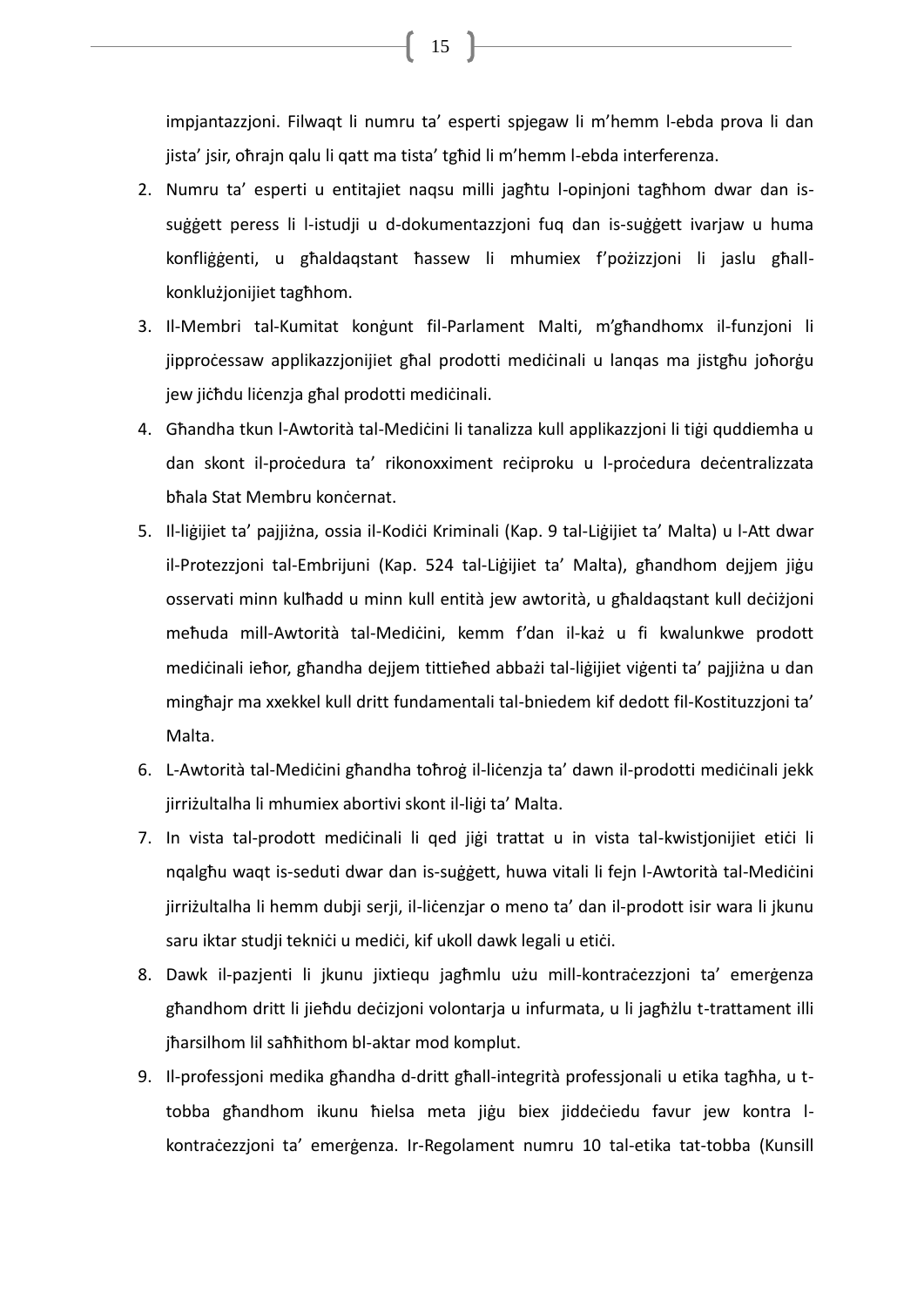Mediku) jistipola illi t-tabib għandu dejjem iżomm f'moħħu l-importanza illi tiġi ppreservata l-ħajja mit-tnissil sal-mewt.

10. Il-Kumitat konġunt, fuq parir tal-Kunsill Mediku, jaqbel illi dawn il-mediċini għandhom jingħataw bir-riċetta tat-tabib, sakemm ma jiġix deċiż mod ieħor minnu. Huwa importanti illi jiġu mħarsa s-saħħa pubblika kif ukoll il-benesseri tal-pazjent permezz ta' sistema ta' kura tas-saħħa komprensiva.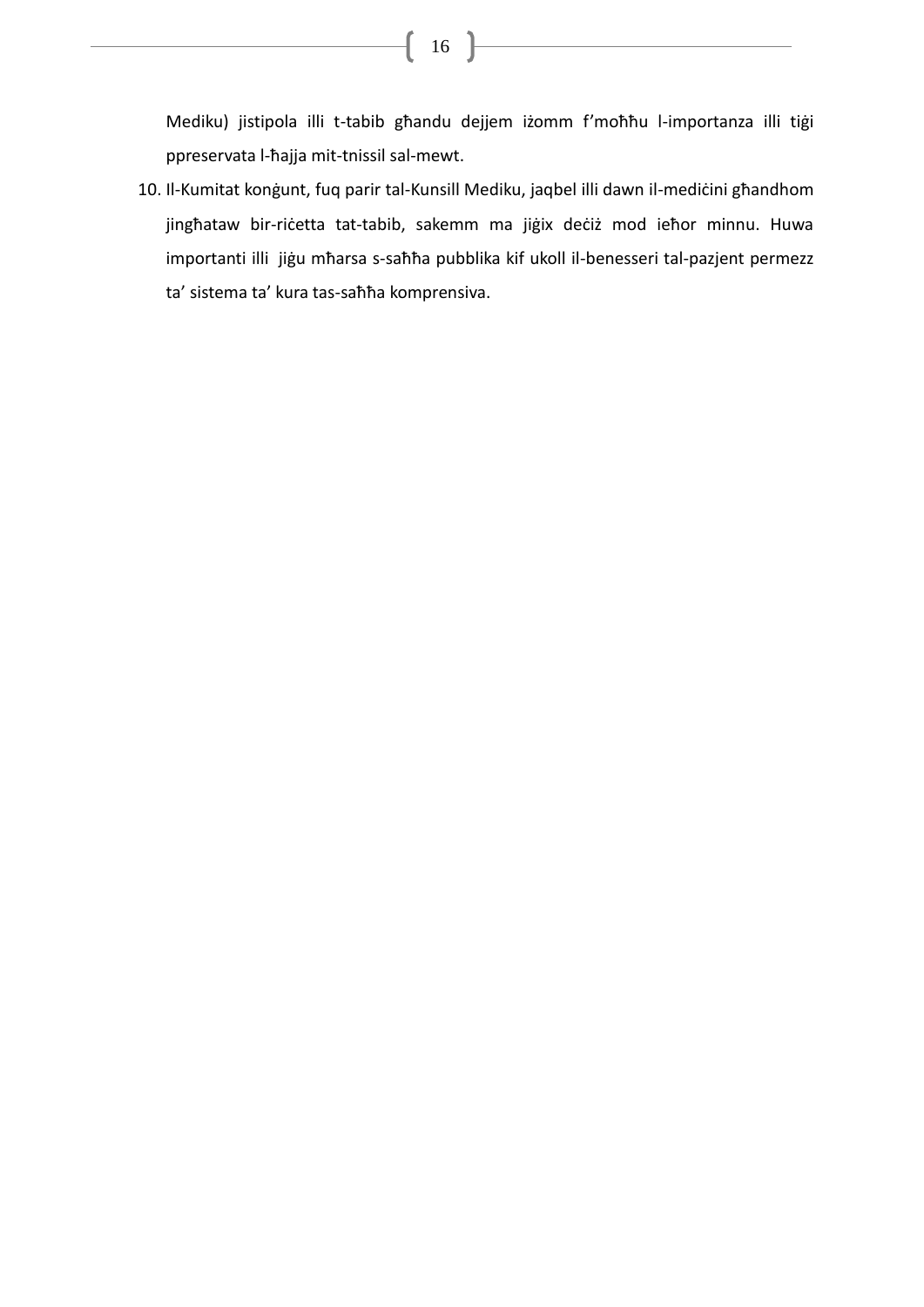#### <span id="page-16-0"></span>**5 Referenzi**

Kumitat dwar l-Affarijiet Soċjali. Laqgħa 009. L-20 ta' Lulju 2016.

Kumitat dwar l-Affarijiet Soċjali. Laqgħa 010. Il-25 ta' Lulju 2016.

Kumitat dwar l-Affarijiet Soċjali. Laqgħa 011. Is-27 ta' Lulju 2016.

Pamela Stratton, Eric D. Levens, Beth Hartog, Johann Piquion, Qingxiang Wei, Maria Merino, Lynnette Nieman. Endometrial effects of a single early-=luteal dose of the selective progesterone receptor modulator CDB-2914. April 2010.

Elena Rosato, Manuela Farris, Carlo Bastianelli. Mechanism of Action of Ulipristal Acetate for Emergency Contraception: A Systematic Review. 12 January 2016.

Bruno Mozzanega, Erich Cosmi. How do levonorgestrel-only emergency contraceptive pills prevent pregnancy? Some considerations. 29 July 2010.

C. Berger, N.R. Boggavarapu, J. Menezes, P.G.L. Lalitkumar, K. Gemzell-Danielsson. Effects of ulipristal acetate on human embryo attachment and endometrial cell gene expression in an in vitro co-culture system. 3 March 2015.

James Trussell, Elizabeth G. Raymond, Kelly Cleland. Emergency Contraception: A last chance to prevent unintended pregnancy. July 2016.

The American Congress of Obstetricians and Gynecologists. Facts Are Important. Emergency Contraception (EC) and Intrauterine Devices (IUDs) are Not Abortifacients. 12 June 2014.

Chris Kahlenborn, Rebecca Peck, Walter B. Severs. Mechanism of action of levonorgestrel emergency contraception, The Linacre Quarterly. 4 December 2014.

Susan Wills. New studies show all emergency contraceptives can cause early abortion, Charlotte Lozier Institute. January 2014.

Patrick Yeung Jr, Donna Harrison. A scientific argument against the use of Plan B in Catholic hospitals.